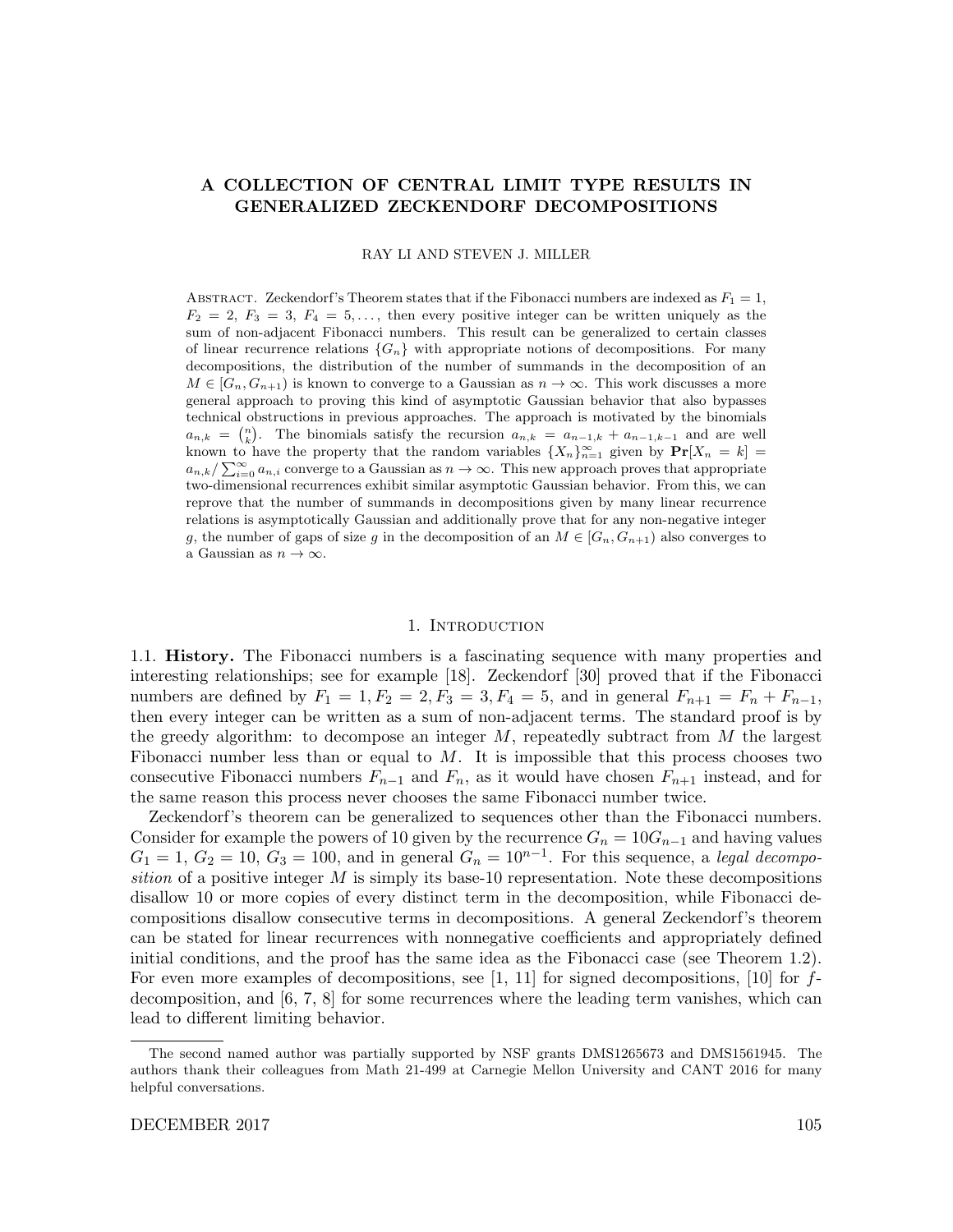Many questions can be asked about decompositions. To begin, one must understand the average number of summands in a decomposition. Lekkerkerker [21] proved for Fibonacci numbers that the average number of summands of an  $M \in [F_n, F_{n+1}]$  is  $n/(\varphi^2 + 1)$ , where  $\varphi$  is the golden mean. For many general sequences  $\{G_n\}$ , the average number of summands in the corresponding decomposition of an  $M \in [G_n, G_{n+1})$  is  $An + B + o(1)$  for constants A and  $B$ , meaning the quantity grows linearly  $[4, 9, 14, 15, 16, 17, 20]$  and lower order terms are well behaved [25]. Note that when  $\{G_n\}$  is powers of a fixed base b, the number of summands corresponds to the sum of digits function.

After determining the mean, it remains to determine the variance, or in general, the distribution of the number of summands. For many decompositions, fluctuations about the mean have been shown to converge to a Gaussian [3, 8, 13, 15, 16, 17, 20, 23, 24, 25, 26, 27, 28, 29]. Koloğlu, Kopp, Miller and Wang [19] adopt a more combinatorial approach to prove that the number of summands in the decomposition for Fibonacci numbers converges to a Gaussian. They explicitly count with Stirling's formula the number of M with exactly k summands in the decomposition, which they prove is a binomial coefficient. Using this approach they also exactly determine the mean and variance of the number of summands over  $M \in [F_n, F_{n+1})$ . Miller and Wang [25] extend these results to general linear recursive sequences with positive integer coefficients; the method from [19] cannot be carried over directly as there is not a tractable closed form expression for the number of M with exactly k summands. Their approach uses appropriately selected generating functions to compute the moments of the number of summands and show that such moments, appropriately normalized, converge to the moments of the standard normal.

Additionally we can analyze the gaps of decompositions. One can ask the same questions about the mean, variance, and general distribution of the gaps of decomposition. Beckwith et al. [2] and Bower et al. [5] (see also [12]) proved results on the distribution of gaps in many generalized decompositions arising from linear recurrences. In particular, they proved that the average number of size-g gaps in an  $M \in [G_n, G_{n+1})$  decays exponentially as g grows and determined that the distribution of the longest gap between summands behaves similarly to the distribution of the longest run of heads in tossing a biased coin. Li and Miller [22] prove the analogue of Miller and Wang's [25] results for gaps, proving linearity of mean and variance as well as asymptotic normality for size-g gaps.

We survey results on generalized Zeckendorf decompositions in  $\S1.2$  and  $\S1.3$  and outline proofs of asymptotic Gaussianity in §2 and §3. Though these results can be established in general [22], we focus on the case of Fibonacci numbers to highlight the ideas and techniques.

1.2. Decompositions. Before our main discussion, we introduce some notation and basic facts about Zeckendorf Decompositions.

**Definition 1.1.** A positive linear recurrence sequence (PLRS) is a sequence  $\{G_n\}$  satisfying

$$
G_n = c_1 G_{n-1} + \dots + c_L G_{n-L} \tag{1.1}
$$

with non-negative integer coefficients  $c_i$  with  $c_1, c_L, L \geq 1$  and initial conditions  $G_1 = 1$  and  $G_n = c_1G_{n-1} + c_2G_{n-2} + \cdots + c_{n-1}G_1 + 1$  for  $1 \le n \le L$ .

We can generalize Zeckendorf's Theorem to PLRS. Essentially, the notion of a legal decomposition means that when we write an M as a sum of terms of the sequence that we cannot use the recurrence relation to replace consecutive terms with another term in the sequence.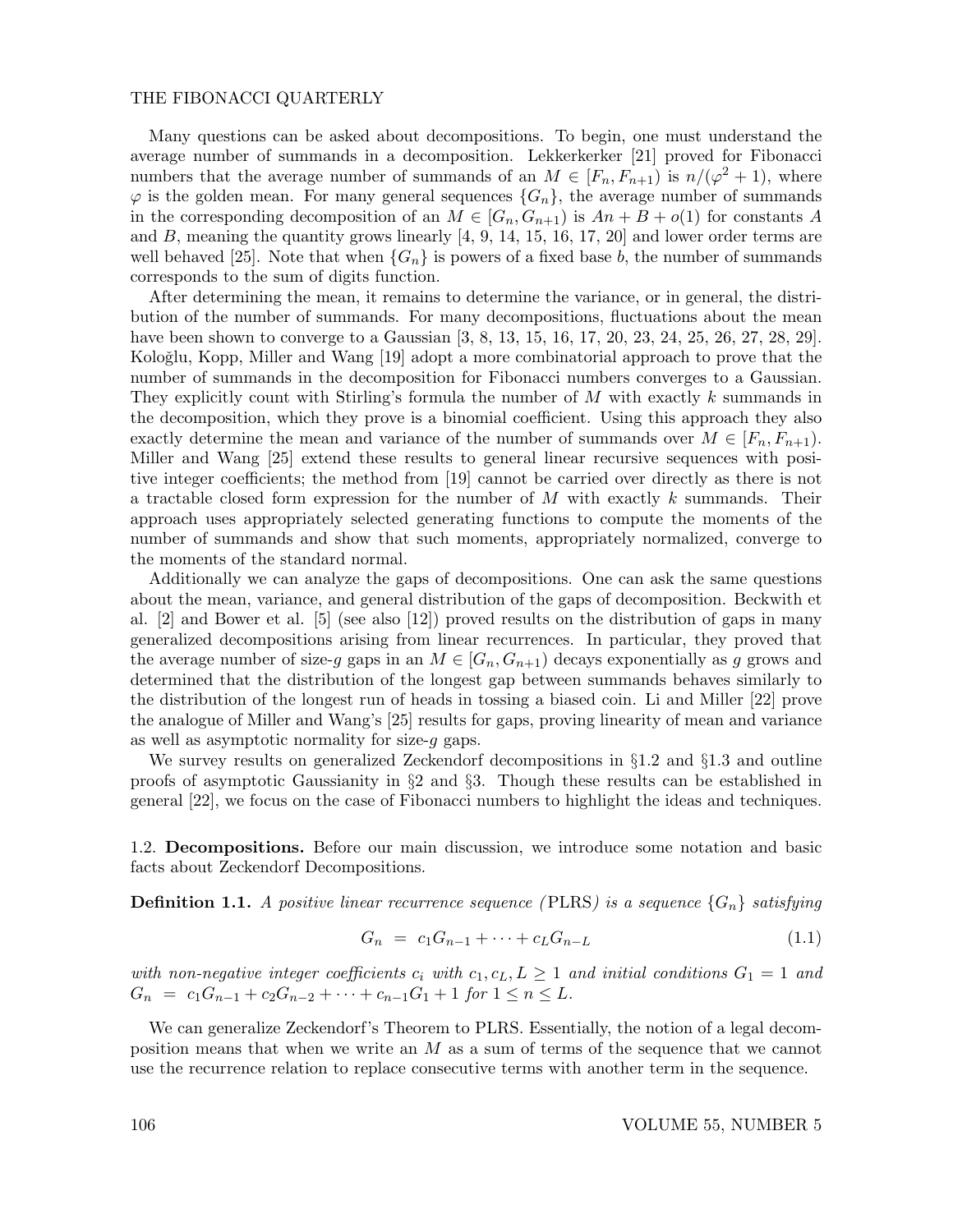**Theorem 1.2** (Generalized Zeckendorf Theorem). Let  $\{G_n\}$  be a positive linear recurrence sequence. For each integer  $M > 0$ , there exists a unique **legal** decomposition

$$
M = \sum_{i=1}^{N} a_i G_{N+1-i} \tag{1.2}
$$

with  $a_1 > 0$  and the other  $a_i \geq 0$ , and one of the following two conditions, which define a legal decomposition, holds.

- (1) We have  $N < L$  and  $a_i = c_i$  for  $1 \leq i \leq N$ .
- (2) There exists an  $s \in \{1, ..., L\}$  such that  $a_1 = c_1, a_2 = c_2, ..., a_{s-1} = c_{s-1}$  and  $a_s < c_s$ ,  $a_{s+1}, \ldots, a_{s+\ell} = 0$  for some  $\ell \geq 0$ , and  $\{b_i\}_{i=1}^{N-s-\ell}$  (with  $b_i = a_{s+\ell+i}$ ) is either legal or empty.

Given  ${G_n}$  a PLRS, and positive integer M, we can rewrite the legal decomposition given by Theorem 1.2 as

$$
M = \sum_{i=1}^{N} a_i G_{N+1-i} = G_{i_1} + G_{i_2} + \dots + G_{i_k}.
$$
 (1.3)

for some positive integer  $k = a_1 + a_2 + \cdots + a_N$  and  $i_1 \geq i_2 \geq \cdots \geq i_k$ . With this representation, we say  $M$  has k summands in the decomposition (or simply,  $M$  has k summands). The gaps in the decomposition of M are the numbers  $i_1 - i_2, i_2 - i_3, \ldots, i_{k-1} - i_k$  (for example,  $101 = F_{10} + F_5 + F_3 + F_1$ , and thus has gaps 5, 2, and 2). We often refer to the gaps in the decomposition of M as simply the gaps of M. Let  $k_{\Sigma}(M)$  denote the number of summands of M and  $k_q(M)$  the number of gaps of size g in M's decomposition. Note that if M has k summands, then M has  $k-1$  gaps. In this sense,  $k_g(M)$  is a decomposition of  $k_{\Sigma}(M)$ , as

$$
k_{\Sigma}(M) = 1 + \sum_{g=0}^{\infty} k_g(M). \tag{1.4}
$$

Throughout this paper we let  $K_{\Sigma,n}$  denote the random variable equal to  $k_{\Sigma}(M)$  for an M chosen uniformly from  $[G_n, G_{n+1}]$  and let  $K_{g,n}$  denote a random variable equal to  $k_g(M)$  for an M chosen uniformly from  $[G_n, G_{n+1})$ .

1.3. Asymptotic normality theorems. Versions of the next result are known for many sequences; see for example  $[13, 15, 16, 17, 20, 23, 25, 26, 27, 28, 29]$  (we especially follow below the approach in [25], as the authors there work with PLRS). Note that the first part of the theorem regarding  $\mu_n$  generalizes Lekkerkerker's [21] work for Fibonacci numbers.

**Theorem 1.3.** Let  $\{G_n\}$  be a PLRS. Let  $K_{\Sigma,n}$  be the random variable defined above and suppose it has mean  $\mu_n$  and variance  $\sigma_n^2$ . There exists positive constants A and C and real constants B and D such that

$$
\mu_n = An + B + o(1) \n\sigma_n^2 = Cn + D + o(1).
$$
\n(1.5)

Furthermore  $(K_{\Sigma,n} - \mu_n)/\sigma_n$  converges weakly to the standard normal  $N(0, 1)$  as  $n \to \infty$ .

Li and Miller [22] prove the following result on gaps of decompositions. The computation of  $\mu_{q,n}$  was known by Bower et al. [2], except for the lower order terms. Bower et al. further computed the leading coefficient  $A$ . Li and Miller provide formulas for explicitly computing  $A$ and C from the recurrence relation, though they do not follow through the computation as it is not necessary for their main result on asymptotic Gaussianity. To the authors' knowledge,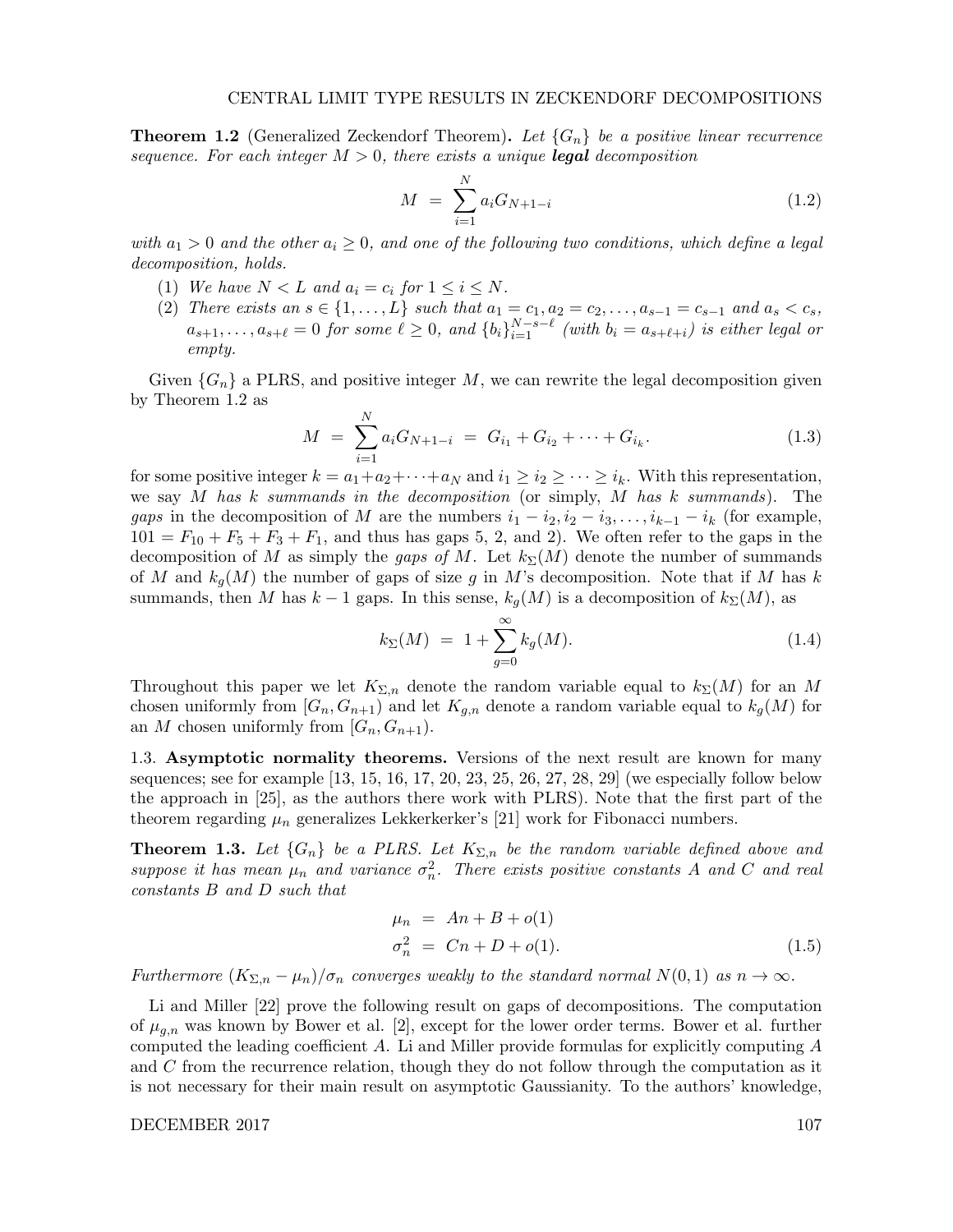the rest of Theorem 1.4 is new. Note that in the case of the Fibonacci numbers each  $M$  has no gaps of size 0 or 1 so the random variable  $K_{g,n}$  is always 0. We therefore must be careful to exclude such cases from the result.

**Theorem 1.4** (Gaussian Behavior for Gaps of Decompositions). Let  $q \geq 0$  be a fixed positive integer and let  $\{G_n\}$  be a PLRS with the additional constraint that all  $c_i$ s are positive. Let  $K_{g,n}$  be the random variable defined above and suppose it has mean  $\mu_{g,n}$  and variance  $\sigma_{g,n}^2$ . Suppose there exists  $n_0 \in \mathbb{N}$  such that  $K_{q,n}$  is non-trivial for  $n \geq n_0$ . There exists positive constants A and C and real constants B and D such that

$$
\mu_{g,n} = An + B + o(1)
$$
  
\n
$$
\sigma_{g,n}^2 = Cn + D + o(1).
$$
\n(1.6)

Furthermore  $(K_{q,n} - \mu_{q,n})/\sigma_{q,n}$  converges weakly to the standard normal  $N(0,1)$  as  $n \to \infty$ .

In the next section, we outline two proofs of Theorem 1.3 when  ${G_n}$  is the Fibonacci numbers. The first is given by Miller and Wang [25] and the second is given by Li and Miller [22]. We then show in the following section how the later proof extends to proving Theorem 1.4.

# 2. Gaussian Number of Summands

2.1. Generating Function Approach. We sketch the proof by Miller and Wang [25, 26] of Theorem 1.3 in this subsection. Though the theorem holds in general, we restrict our discussion here to the Fibonacci numbers to highlight the main ideas, and we focus on the proof of asymptotic normality, as the linearity of mean and variance follow as intermediate results.

Miller and Wang use the Method of Moments to prove convergence to a Gaussian. The Method of Moments states that if the moments of a sequence of random variances converges to the moments of a Gaussian distribution, the sequence converges in distribution to that Gaussian. Recall that the odd moments of the standard normal  $N(0, 1)$  are 0 and that the even moments are  $(2m - 1)!! = (2m - 1) \cdot (2m - 3) \cdots 1$ .

**Lemma 2.1** (Method of Moments). Suppose  $X_1, X_2, \ldots$  are random variables such that for all integers  $m \geq 0$ , we have

$$
\lim_{n \to \infty} \mathbf{E}[X_n^{2m}] = (2m - 1)!! \quad and \quad \lim_{n \to \infty} \mathbf{E}[X_n^{2m+1}] = 0. \tag{2.1}
$$

Then the sequence  $X_1, X_2, \ldots$  converges weakly in distribution to the standard normal  $N(0, 1)$ .

Thus, setting

$$
\tilde{\mu}_n(m) = \mathbf{E} \left[ (K_{\Sigma,n} - \mu_n)^m \right],\tag{2.2}
$$

we have

$$
\mathbf{E}\left[\left(\frac{K_{\Sigma,n}-\mu_n}{\sigma_n}\right)^m\right] = \frac{\tilde{\mu}_n(2m)}{\tilde{\mu}_n(2)^m} \tag{2.3}
$$

where  $\mu_n = \mathbf{E}[K_{\Sigma,n}]$  and  $\sigma_n^2 = \mathbf{Var}[K_{\Sigma,n}]$ . It thus suffices to prove for all m

$$
\lim_{n \to \infty} \frac{\tilde{\mu}_n(2m)}{\tilde{\mu}_n(2)^m} = (2m - 1)!! \text{ and } \lim_{n \to \infty} \frac{\tilde{\mu}_n(2m + 1)}{\tilde{\mu}_n(2)^{m + \frac{1}{2}}} = 0. \tag{2.4}
$$

Our goal therefore is to compute  $\tilde{\mu}_n(m)$  for all nonnegative integers m.

108 VOLUME 55, NUMBER 5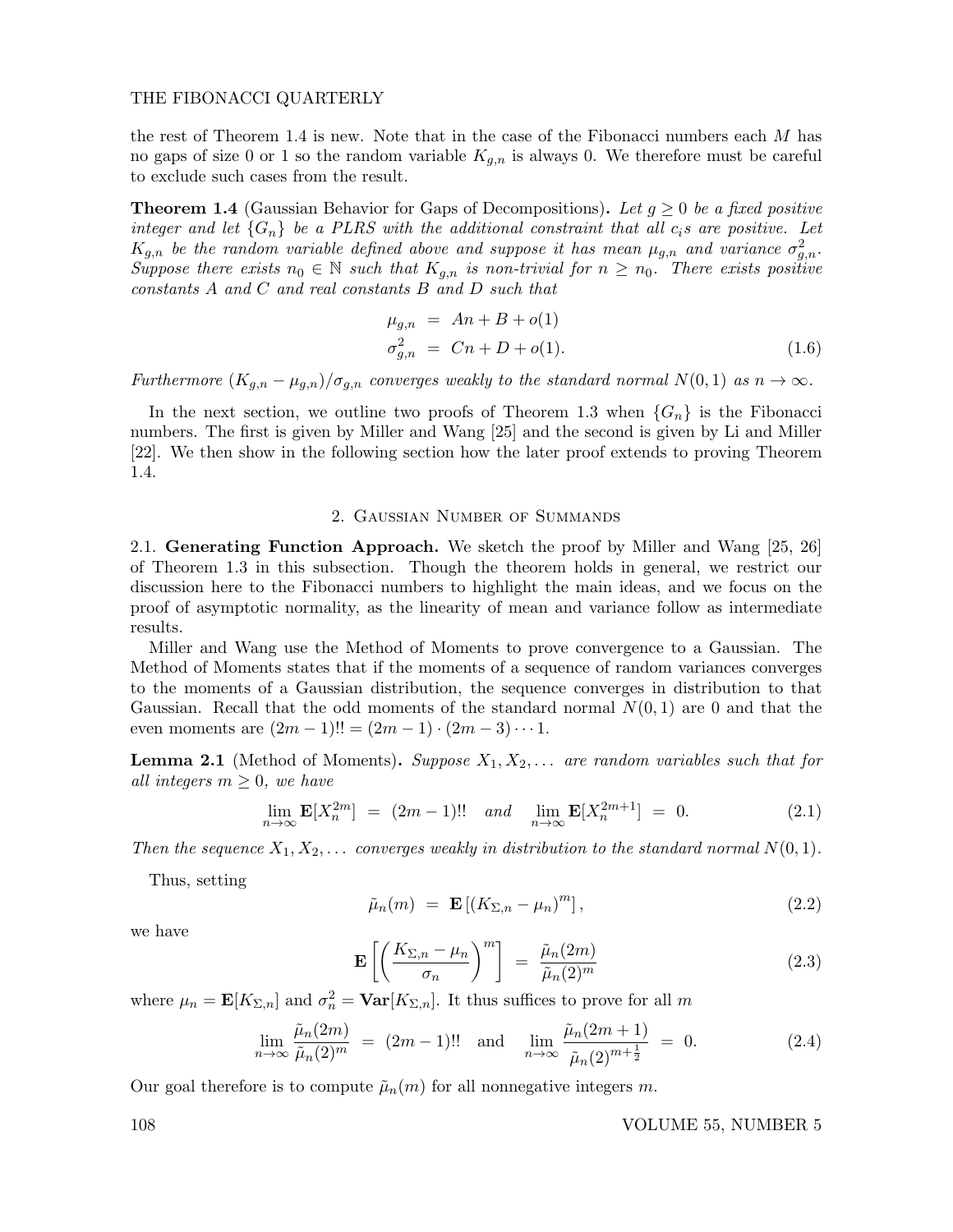# CENTRAL LIMIT TYPE RESULTS IN ZECKENDORF DECOMPOSITIONS

For  $n, k \geq 0$ , let  $p_{n,k}$  be the number of  $M \in [F_n, F_{n+1})$  with exactly k summands in its Zeckendorf decomposition. Then  $\mathbf{Pr}[K_{\Sigma,n} = k] = \frac{p_{n,k}}{\sum_{k=0}^{\infty} p_{n,k}}$ . Note that if  $M \in [F_n, F_{n+1}),$ then the decomposition of  $M$  begins with  $F_n$ . Furthermore

$$
M - F_n \in [0, F_{n-1}) = \{0\} \bigcup_{i=1}^{n-2} [F_i, F_{i+1}), \tag{2.5}
$$

from which we establish

$$
p_{n,k} = p_{n-2,k-1} + p_{n-3,k-1} + \cdots
$$
  
\n
$$
p_{n-1,k} = p_{n-3,k-1} + p_{n-4,k-1} + \cdots
$$
 (2.6)

Subtracting the second line from the first gives the two-dimensional recursive formula

$$
p_{n,k} = p_{n-1,k} + p_{n-2,k-1}.
$$
\n(2.7)

Let

$$
\mathcal{G}(x, y) := \sum_{n,k \geq 0} p_{n,k} x^k y^n
$$
  
\n
$$
P_n(x) := \sum_{k=0}^{\infty} p_{n,k} x^k
$$
  
\n
$$
\Omega_n := P_n(1) = \sum_{k=0}^{\infty} p_{n,k} = F_{n+1} - F_n
$$
\n(2.8)

so that

$$
\mathcal{G}(x,y) = \sum_{n\geq 0} P_n(x) y^n.
$$
\n(2.9)

To finish the problem it suffices to compute  $P_n(x)$ . Indeed, we know  $P_n(1) = \sum_{k \geq 0} p_{n,k} =$  $F_{n+1} - F_n$  and if we know  $P_n(x)$ , we can determine

$$
\mu_n := \frac{P_n'(1)}{P_n(1)}.\tag{2.10}
$$

Taking appropriate derivatives of  $P_n(x)/x^{\mu_n}$ , we have

$$
\tilde{\mu}_n(1) = \mathbf{E}[(K_{\Sigma,n} - \mu_n)^0] = 1 \n\tilde{\mu}_n(1) = \mathbf{E}[K_{\Sigma,n} - \mu_n] = 0 \n\tilde{\mu}_n(2) = \mathbf{E}[(K_{\Sigma,n} - \mu_n)^2] = \frac{1}{P_n(1)} \cdot x \left( x \left( \frac{P_n(x)}{x^{\mu_n}} \right)' \right)' \Big|_{x=1} \n\tilde{\mu}_n(3) = \mathbf{E}[(K_{\Sigma,n} - \mu_n)^3] = \frac{1}{P_n(1)} \cdot x \left( x \left( \frac{P_n(x)}{x^{\mu_n}} \right)' \right)' \Big|_{x=1}
$$
\n(2.11)

and so on, which allows us to compute the moments  $\tilde{\mu}_n(m)$  of  $K_{\Sigma,n} - \mu_n$ .

Miller and Wang's technique for computing  $P_n(x)$  is the following. Using (2.7) and the initial conditions of the recursion, we have

$$
\mathcal{G}(x,y) = \frac{xy}{1-y-xy^2}.\tag{2.12}
$$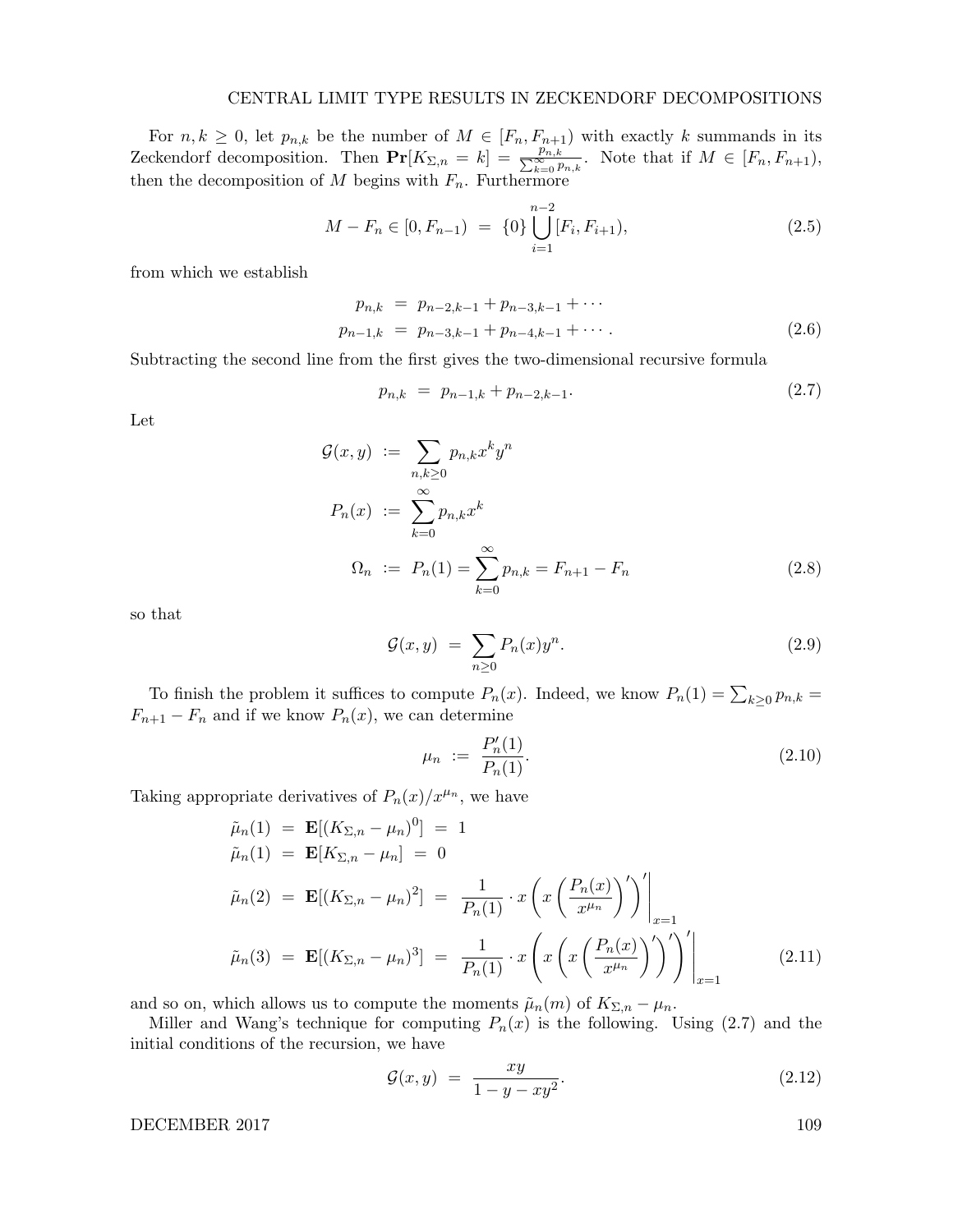Decomposing this with partial fractions, we write

$$
-\frac{y}{y_1(x) - y_2(x)} \left( \frac{1}{y - y_1(x)} - \frac{1}{y - y_2(x)} \right)
$$
\n(2.13)

where  $y_1(x)$  and  $y_2(x)$  are the roots of  $1 - y - xy^2$ . Rewriting  $\frac{1}{y - y_1(x)}$  as  $-\left(1 - \frac{y}{y_1(x)}\right)$  $y_1(x)$  $\big)^{-1}$  and using power series expansion, we can compute  $P_n(x)$ .

This concludes the sketch of Miller and Wang's proof of Theorem 1.3 when  $\{G_n\}$  is the Fibonacci numbers. For general recursions  $\{G_n\}$ , the proof is similar, but the more complicated generating functions lead to significantly more involved computations.

2.2. Recursive Generating Function Approach. Li and Miller [22] present a new approach for obtaining Central Limit type results like Theorem 1.3, and while their main result is proving the asymptotic normality of the number of gaps, we first illustrate the approach by discussing its application to the number of summands.

While the previous approach uses partial fractions to compute  $P_n(x)$ , this new approach computes  $P_n(x)$  recursively, using the nice recursive behavior of the coefficients in (2.7). This has several benefits. First, we don't need to worry about initial conditions of the recurrence. Not only does this save tedious calculations, but it shows that the recurrence relation of  $p_{n,k}$ is the only thing on which Gaussian behavior depends. Additionally, this approach gives a general framework for characterizing Gaussian behavior arising in two-dimensional recursions, from which we can also prove that the number of gaps approaches a Gaussian.

To begin, define

$$
P_n(x) := \sum_{k=0}^{\infty} p_{n,k} x^k
$$
  

$$
\Omega_n := P_n(1) = \sum_{k=0}^{\infty} p_{n,k} = F_{n+1} - F_n
$$
 (2.14)

as before and additionally define

$$
\tilde{P}_{n,0}(x) := \frac{P_n(x)}{x^{\mu+1}} \n\tilde{P}_{n,m}(x) := (x\tilde{P}_{n,m-1}(x))'
$$
\n(2.15)

so that

$$
\mathbf{E}\left[ (K_{\Sigma,n} - \mu_n)^m \right] = \tilde{\mu}_n(m) = \frac{\tilde{P}_{n,m}(1)}{\Omega_n}.
$$
 (2.16)

Using (2.7) we deduce recursive relationships for  $P_n(x)$ ,  $\Omega_n$  and  $\mu_n$ :

$$
P_n(x) = \sum_{k=0}^{\infty} p_{n,k} x^k = \sum_{k=0}^{\infty} (p_{n-1,k} + p_{n-2,k-1}) x^k = P_{n-1}(x) + x P_{n-2}(x)
$$
  
\n
$$
\Omega_n = P_n(1) = P_{n-1}(1) + 1 \cdot P_{n-2}(1) = \Omega_{n-1} + \Omega_{n-2}
$$
  
\n
$$
\mu_n = \frac{P_n'(1)}{\Omega_n} = \frac{P_{n-1}'(1) + 1 \cdot P_{n-2}'(1) + P_{n-2}(1)}{\Omega_n} = \frac{\Omega_{n-1}}{\Omega_n} \mu_{n-1} + \frac{\Omega_{n-2}}{\Omega_n} (\mu_{n-2} + 1).
$$
\n(2.17)

Induction also gives recursive formulas for  $\tilde{P}_{n,m}$  and  $\tilde{\mu}_n(m)$ 

110 VOLUME 55, NUMBER 5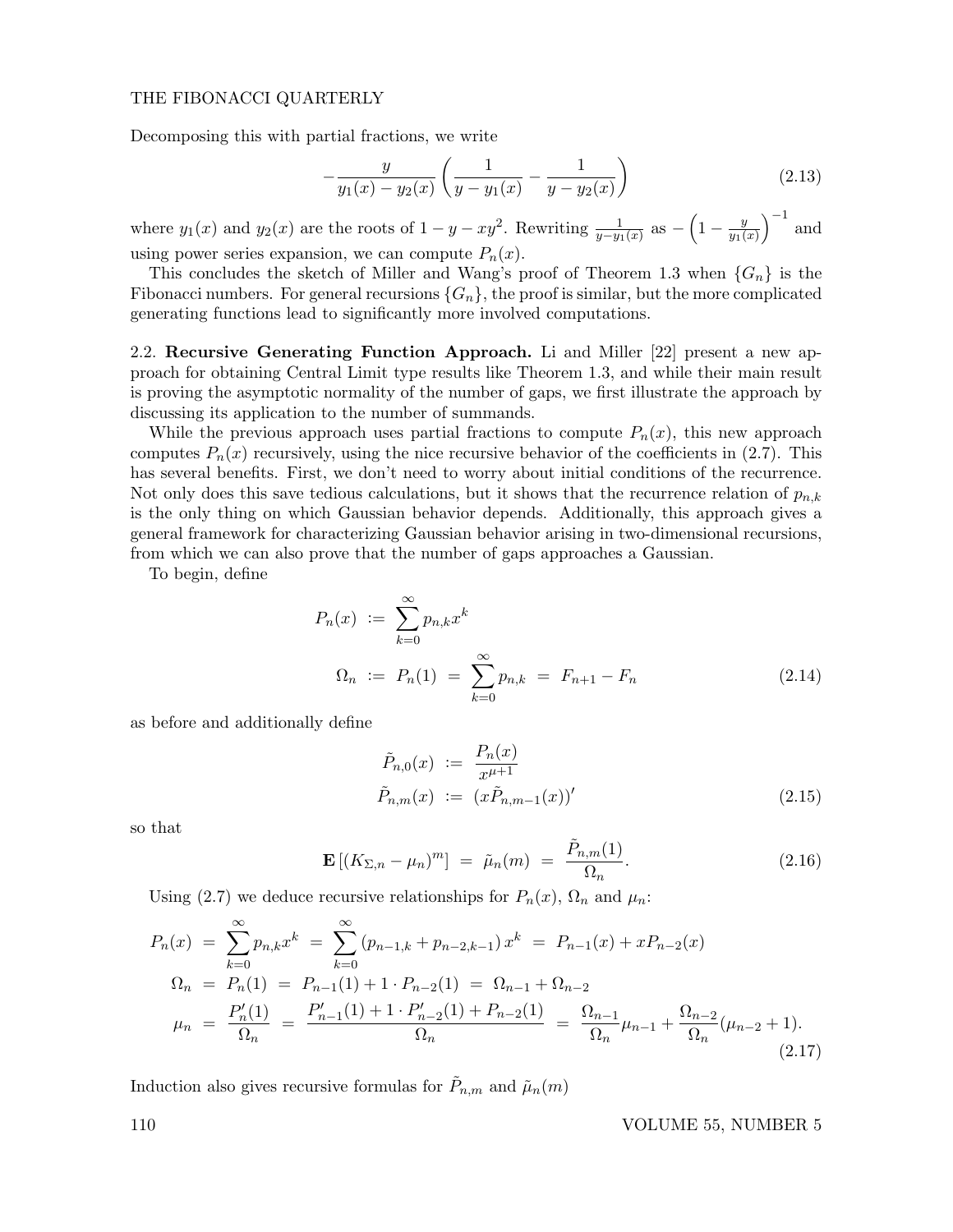$$
\tilde{P}_{n,m} = \sum_{\ell=0}^{m} {m \choose \ell} \left( (\mu_{n-1} - \mu_n)^{\ell} \tilde{P}_{n-1,m-\ell}(x) \cdot x^{\mu_{n-1}-\mu_n} \right. \n+ (1 + \mu_{n-2} - \mu_n)^{\ell} \tilde{P}_{n-2,m-\ell}(x) \cdot x^{1+\mu_{n-2}-\mu_n} \right) \n\tilde{\mu}_n(m) = \sum_{\ell=0}^{m} {m \choose \ell} \left( \frac{\Omega_{n-1}}{\Omega_n} (\mu_{n-1} - \mu_n)^{\ell} \tilde{\mu}_{n-1}(m-\ell) + \frac{\Omega_{n-2}}{\Omega_n} (1 + \mu_{n-2} - \mu_n)^{\ell} \tilde{\mu}_{n-2}(m-\ell) \right).
$$
\n(2.18)

The recursive formula for  $\mu_n$  lets us prove  $\mu_n$  is linear. Finally, (2.18) allows us to compute the moments. By our earlier discussion, the following lemma implies Theorem 1.3.

**Lemma 2.2.** For each integer  $m \geq 0$ , there exist polynomials  $Q_{2m}$  of degree exactly m and  $Q_{2m+1}$  of degree at most m such that

$$
\tilde{\mu}_n(2m) = Q_{2m}(n) + o(1) \n\tilde{\mu}_n(2m+1) = Q_{2m+1}(n) + o(1).
$$
\n(2.19)

Furthermore, there exists a constant  $\alpha$  such that the leading coefficient of  $Q_{2m}$  is  $(2m-1)!! \cdot \alpha^m$ .

The idea for the proof is as follows. First, the lemma is true for  $m = 0$  as  $\tilde{\mu}_n(0) = 1$  and  $\tilde{\mu}_n(1) = 0$  for all n. For higher moments, note in the calculation of  $\mu_n(m)$  in (2.18) that the coefficients  $\mu_{n-i}(m)$  of the m<sup>th</sup> moments sum to 1, the coefficients of  $\tilde{\mu}_{n-i}(m-1)$ , the  $(m-1)$ <sup>th</sup> moments, sum to 0, and the coefficients of  $\tilde{\mu}_{n-i}(m-2)$ , the  $(m-2)$ <sup>th</sup> moments, sum to  $\binom{m}{2}$  (constant). This allows us to pin down the polynomial behavior of  $\mu_n(m)$ . The idea is that if A is a degree d polynomial, then  $A(1) + A(2) + \cdots + A(n)$  is a degree  $d+1$  polynomial in n. For example, by (2.18), each second moment is the weighted average of previous second moments plus a constant, so the second moments should be linear in  $n$ . Similarly, assuming the lemma is true for  $m = 0$  and  $m = 1$ , each fourth moment is the weighted average of previous fourth moments plus a linear in  $n$ , so the fourth moments grow quadratically in  $n$ . Because the coefficients of the  $(m-1)$ <sup>th</sup> moments in (2.18) sum to 0, the degrees of the polynomials increase by one with every two values of  $m$  as opposed to every one.

The actual proof of this lemma is more involved as the coefficients for our recursion (2.18) are not fixed. For example, the coefficients for  $\tilde{\mu}_{n-1}(m)$  and  $\tilde{\mu}_{n-2}(m)$  are  $\Omega_{n-1}/\Omega_n$  and  $\Omega_{n-2}/\Omega_n$ , respectively, which vary with n. However these coefficients converge quickly to  $1/\varphi$  and  $1/\varphi^2$ , respectively, where  $\varphi$  is the golden mean, so the moments  $\tilde{\mu}_n(m)$  still behave as we expect. For a full proof, see Section 2.3 of [22], particularly Lemma 2.12.

#### 3. Gaussian Number of Gaps

3.1. General Two Dimensional Recursions. The technique in  $\S 2.2$  generalizes to twodimensional recursions.

**Theorem 3.1** (Central Limit Theorem in 2D Recursions). Let  $i_0$  and  $j_0$  be positive integers. Let  $t_{i,j}$  be real numbers for  $1 \leq i \leq i_0, 0 \leq j \leq j_0$  such that for all  $i, \hat{t}_i := \sum_{j=0}^{j_0} t_{i,j} \geq 0$ . Suppose that the polynomial  $T(x) = x^{i_0} - \sum_{i=1}^{i_0} \hat{t}_i x^{i_0-i}$  has a unique, multiplicity 1, maximum magnitude root  $\lambda_1 > 0$ . Suppose  $p_{n,k}$  is a two-dimensional recurrence sequence satisfying, for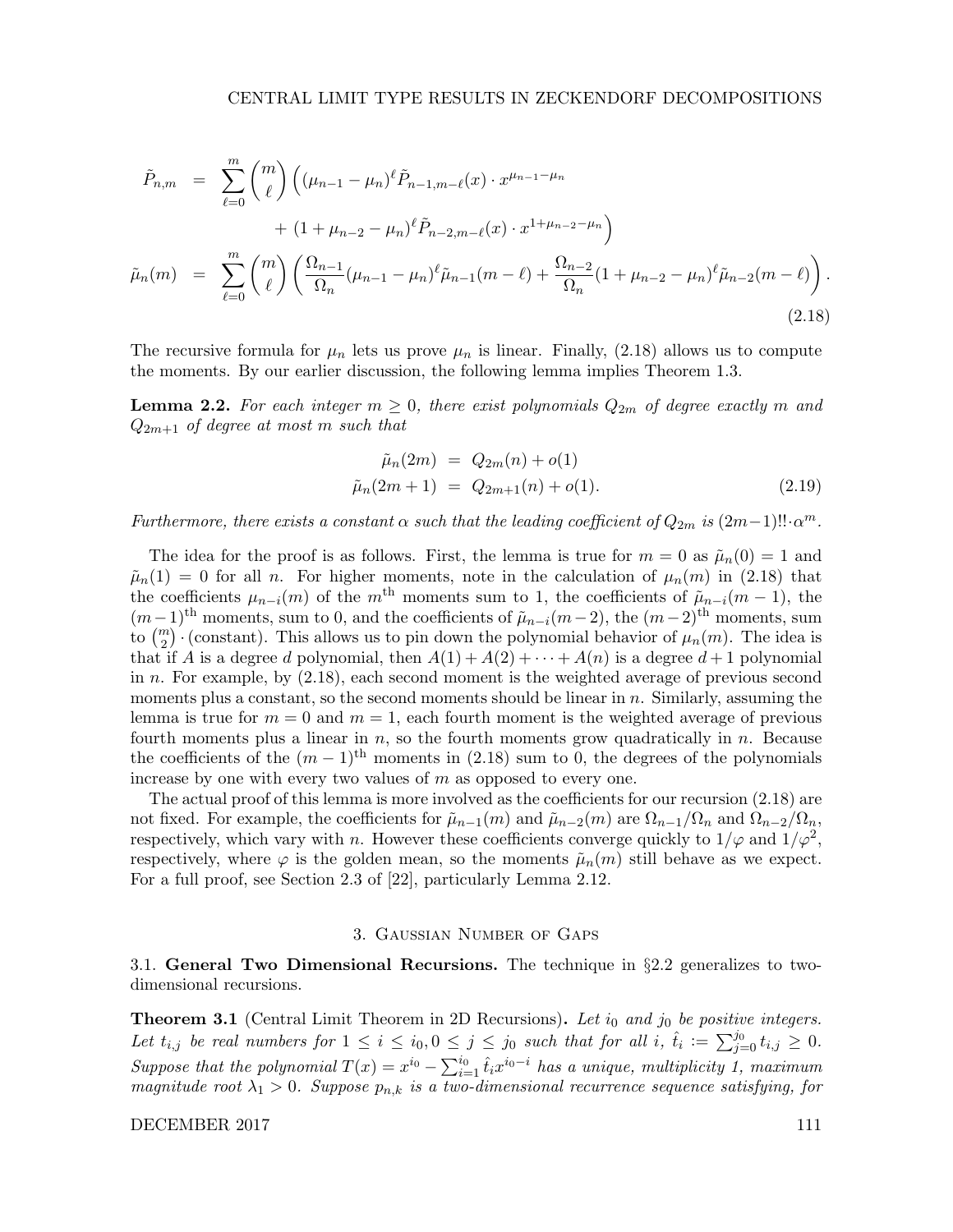$n \geq n_0$ ,

$$
p_{n,k} = \sum_{i=1}^{i_0} \sum_{j=0}^{j_0} t_{i,j} p_{n-i,k-j}.
$$
 (3.1)

Suppose further that  $p_{n,k} \geq 0$  for all n and k,  $p_{n,k} = 0$  when  $n < 0$  or  $k < 0$ , finitely many  $p_{n,k}$ are nonzero for  $n < n_0$ , and  $\sum_{i=0}^{\infty} p_{n,i} = \Theta(\lambda_1^n)$ . Let  $X_n$  be the random variable with mean  $\mu_n$ and variance  $\sigma_n^2$  whose mass function is proportional to  $p_{n,k}$  over varying k so that

$$
\mathbf{Pr}[X_n = k] = \frac{p_{n,k}}{\sum_{i=0}^{\infty} p_{n,i}}.
$$
\n(3.2)

There exist constants A, B, C and D such that  $\mu_n = An + B + o(1)$ ,  $\sigma_n^2 = Cn + D + o(1)$ , and A and C are explicitly computable from the  $t_{i,j}$ s. Furthermore, if C is positive,  $(X_n - \mu_n)/\sigma_n$ converges weakly to the standard normal  $N(0, 1)$  as  $n \to \infty$ .

Outside of the technical requirement that  $\sum_{i=0}^{\infty} p_{n,i} = \Theta(\lambda_1^n)$ , there is no constraint on the initial conditions of  $p_{n,k}$ . Note that in general the asymptotic behavior of recursive sequences is not independent of the initial conditions. For example, the recursion  $b_n = 5b_{n-1} - 6b_{n-2}$ has the general solution  $b_n = \alpha \cdot 3^n + \beta \cdot 2^n$ , but if we choose initial conditions  $b_1 = 2, b_2 = 4$ , then we have  $b_n = 2^n$  and the  $3^n$  term of the general solution vanishes. For this reason the technical constraint is required to ensure the largest term of  $\sum_{i=0}^{\infty} p_{n,i}$  does not vanish.

For intuition on the theorem, consider the specific case of the two-dimensional recurrence  $a_{n,k} = a_{n-1,k} + a_{n-1,k-1}$  with initial condition  $a_{0,0} = 1$ . This recurrence produces the binomials  $a_{n,k} = \binom{n}{k}$  $\mathbb{R}^n_k$ , and the random variables  $\{X_n\}_{n=1}^\infty$  given by  $\mathbf{Pr}[X_n = k] = a_{n,k}/\sum_{i=0}^\infty a_{n,i}$  are well known to converge to a Gaussian as  $n \to \infty$ . Additionally, for any discrete random variable  $Y_n$  taking on finitely many integer values  $q_1, \ldots, q_b \geq 0$  with probabilities  $r_1, \ldots, r_b$  summing to 1, the Theorem applied to the sequence  $a_{n,k} = \sum_{i=1}^{b} r_i a_{n-1,k-q_i}$  gives the classical Central Limit Theorem for  $Y_n$ .

We now show that Theorem 3.1 applies to gaps in Fibonacci numbers. For discussion on general recursions, see [22].

Fix an integer  $g \geq 2$ . Let  $p_{g,n,k}$  denote the number of  $M \in [F_n, F_{n+1})$  with exactly k gaps of size g in its decomposition. The decomposition of an  $M \in [F_n, F_{n+1}]$  begins with  $F_n$  and  $M - F_n$  is in  $[0, F_{n-1})$ . The term  $F_n$  is part of a gap of size g if and only if  $M - F_n \in$  $[F_{n-q}, F_{n-q+1})$ . Thus we may write

$$
p_{g,n,k} = \left(\sum_{i=1}^{n-g-1} p_{g,i,k}\right) + p_{g,n-g,k-1} + \left(\sum_{i=n-g+1}^{n-2} p_{g,i,k}\right)
$$
  
= 
$$
\left(\sum_{i=1}^{n-2} p_{g,i,k}\right) + p_{g,n-g,k-1} - p_{g,n-g,k}.
$$
 (3.3)

Shifting indices gives

$$
p_{g,n-1,k} = \left(\sum_{i=1}^{n-3} p_{g,i,k}\right) + p_{g,n-g-1,k-1} - p_{g,n-g-1,k}.
$$
 (3.4)

Subtracting (3.4) from (3.3) and simplifying gives

$$
p_{g,n,k} = p_{g,n-1,k} + p_{g,n-2,k} + (p_{g,n-g,k-1} - p_{g,n-g,k} - p_{g,n-g-1,k-1} + p_{g,n-g-1,k}).
$$
 (3.5)

We can check (3.5) satisfies the requirements for Theorem 3.1, implying Theorem 1.4. As a technical detail, we must check that the C given by Theorem 1.4 is positive. For sake of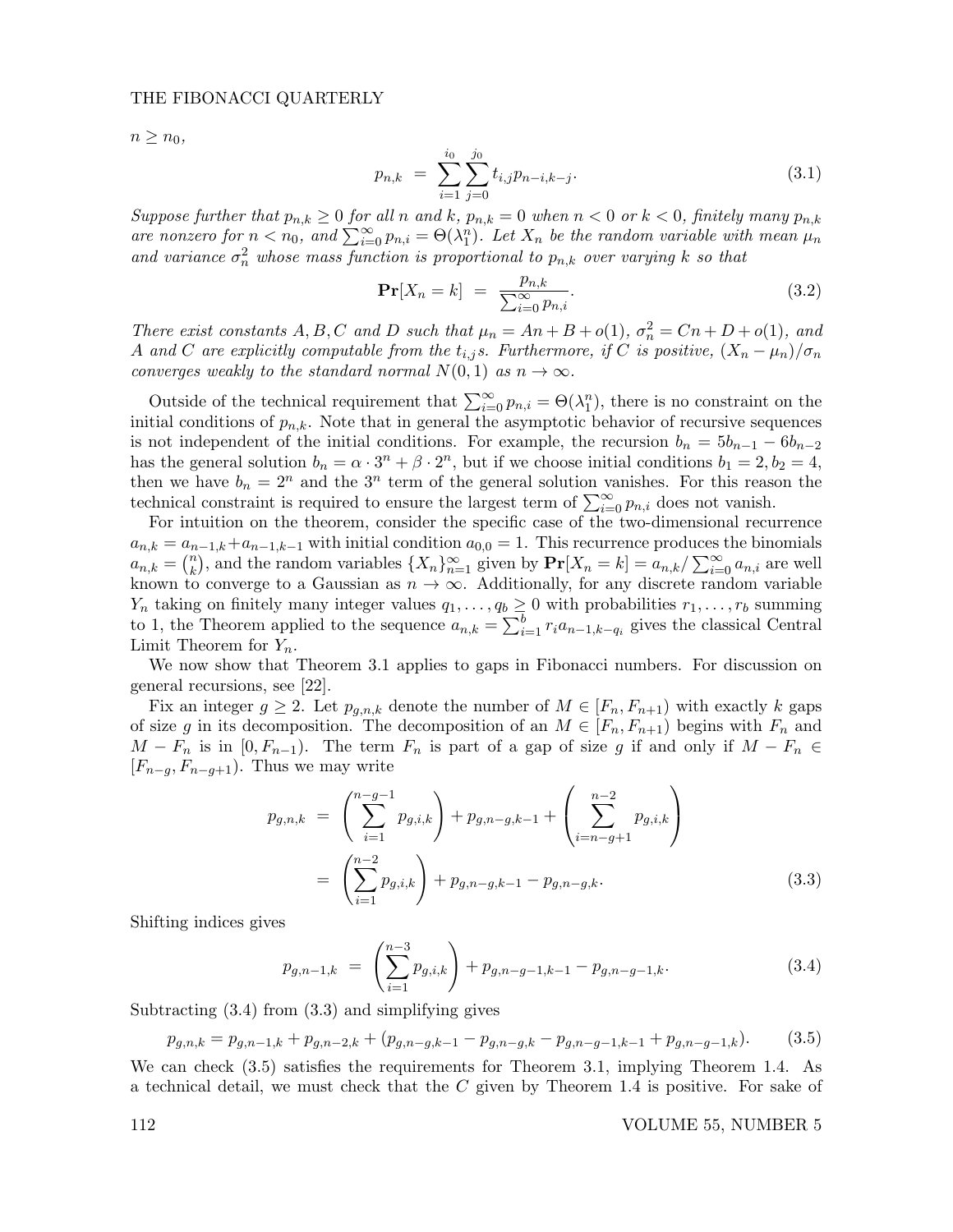brevity, we do not include the formula for  $C$  in this article, but the interested reader may see [22] for discussion.

#### 4. Further Work and Open Questions

We end with a few natural questions for future work. The first is to see how far Theorem 3.1 can be generalized. Can we loosen any technical conditions? What about three-dimensional relations? What about infinite sized recursions? For example, if we proved a similar theorem with  $t_{i,j}$  for bounded i and unbounded j, we might generalize the standard Central Limit Theorem for any integer valued random variable. This contrasts with the current formulation, which generalizes CLT only on integer random variables with finite support.

In Theorem 1.4, can one remove the additional constraint on the PLRS that every coefficient  $c_i$  must be positive and obtain the same results (that is, if some of  $c_i$  are allowed to be zero)? In some previous problems this constraint on the  $c_i$ 's was to simplify the algebra, but for others it was essential as otherwise very different behavior emerges. What about arbitrary linear recursions where some coefficients might be negative?

#### **REFERENCES**

- [1] H. Alpert, Differences of multiple Fibonacci numbers, Integers: Electronic Journal of Combinatorial Number Theory 9 (2009), 745–749.
- [2] O. Beckwith, A. Bower, L. Gaudet, R. Insoft, S. Li, S. J. Miller and P. Tosteson, The average gap distribution for generalized Zeckendorf decompositions, Fibonacci Quarterly 51 (2013), 13–27.
- [3] I. Ben-Ari and S. J. Miller, A probabilistic approach to generalized Zeckendorf decompositions, Siam Journal on Discrete Mathematics. 30 (2016), no. 2, 1302–1332.
- [4] E. Burger, D. C. Clyde, C. H. Colbert, G. H. Shin and Z. Wang, A generalization of a theorem of Lekkerkerker to Ostrowskis decomposition of natural numbers, preprint, 2011.
- [5] A. Bower, R. Insoft, S. Li, S. J. Miller and P. Tosteson, The distribution of gaps between summands in generalized Zeckendorf decompositions (and an appendix on Extensions to initial segments with Iddo Ben-Ari), Journal of Combinatorial Theory, Series A 135 (2015), 130–160.
- [6] M. Catral, P. Ford, P. E. Harris, S. J. Miller, and D. Nelson, Generalizing Zeckendorf 's theorem: the Kentucky sequence, Fibonacci Quarterly. 52 (2014), no. 5, 68–90.
- [7] M. Catral, P. Ford, P. E. Harris, S. J. Miller, and D. Nelson, Legal decompositions arising from non-positive linear recurrences, preprint.
- [8] M. Catral, P. Ford, P. E. Harris, S. J. Miller, D. Nelson, Z. Pan and H. Xu, New behavior in legal decompositions arising from non-positive linear recurrences, preprint.
- [9] D. E. Daykin, representation of natural numbers as sums of generalized Fibonacci numbers, J. London Mathematical Society 35 (1960), 143160.
- [10] P. Demontigny, T. Do, A. Kulkarni, S. J. Miller, D. Moon and U. Varma, Generalizing Zeckendorf 's theorem to f-decompositions, Journal of Number Theory 141 (2014), 136–158.
- [11] P. Demontigny, T. Do, A. Kulkarni, S. J. Miller and U. Varma, A generalization of Fibonacci far-difference representations and Gaussian behavior, Fibonacci Quarterly 52 (2014), no. 3, 247–273.
- [12] R. Dorward, P. Ford, E. Fourakis, P. E. Harris, S. J. Miller, E. Palsson and H. Paugh, Individual gap measures from generalized Zeckendorf decompositions, to appear in Uniform Distribution Theory. http: //arxiv.org/pdf/1509.03029v1.pdf
- [13] M. Drmota and J. Gajdosik, The distribution of the sum-of-digits function, J. Théor. Nombres Bordeaux 10 (1998), no. 1, 17–32.
- [14] P. J. Grabner and R. F. Tichy, Contributions to digit expansions with respect to linear recurrences, J. Number Theory 36 (1990), no. 2, 160169.
- [15] N. Hamlin, Representing positive integers as a sum of linear recurrence sequences, Abstracts of Talks, Fourteenth International Conference on Fibonacci Numbers and Their Applications (2010), pages 2–3.
- [16] V. E. Hoggatt, Generalized Zeckendorf theorem, Fibonacci Quarterly 10 (1972), no. 1 (special issue on representations), pages 89–93.
- [17] T. J. Keller, *Generalizations of Zeckendorf's theorem*, Fibonacci Quarterly 10 (1972), no. 1 (special issue on representations), pages 95–102.